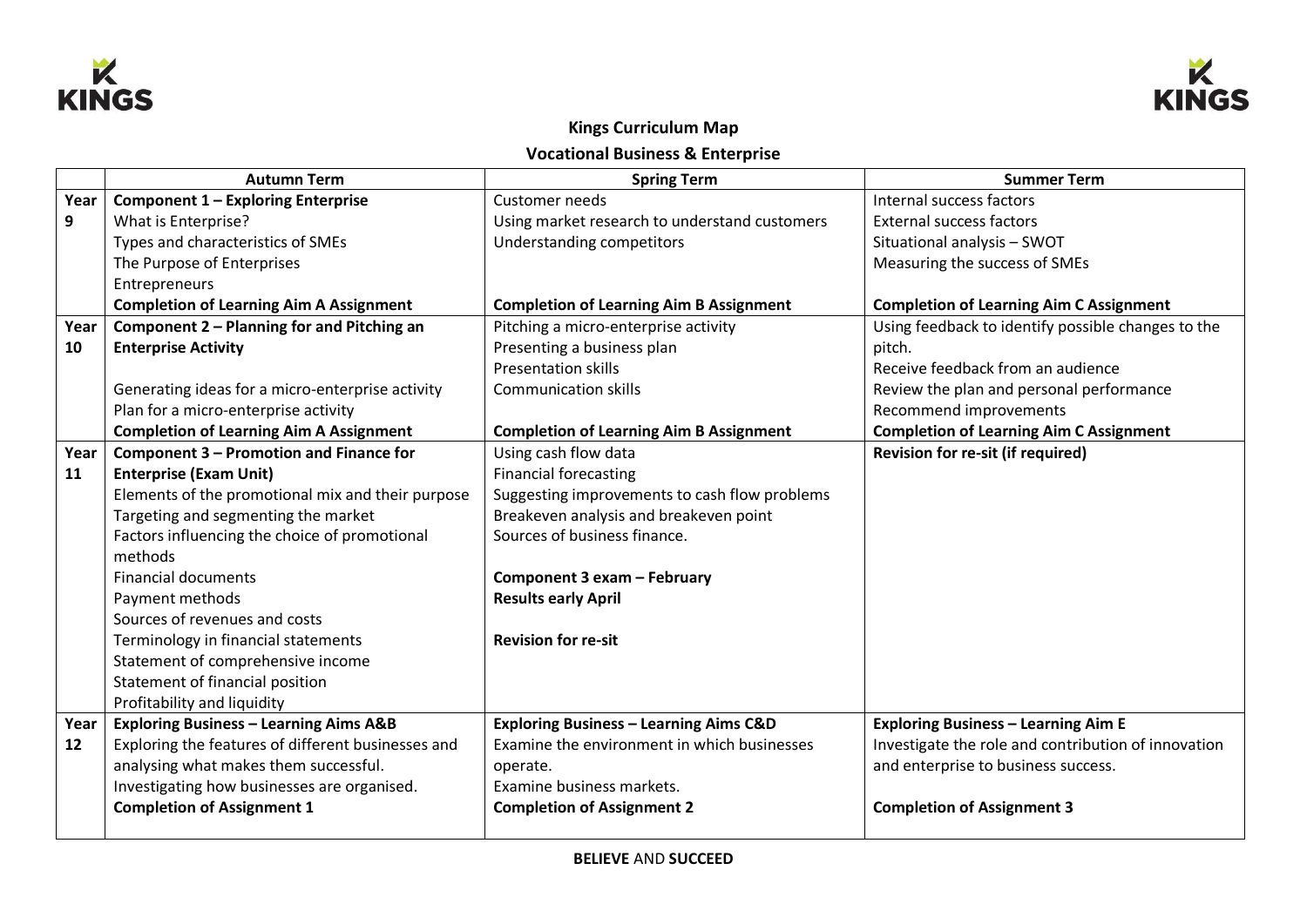



|            | www                                                                                                                                                                                                                                                                                                                                                           |                                                                                                                                                                                                                                                                                                                                                                                                                                         | muv                                                                                                                                                                                                                                                                                                                                                                       |
|------------|---------------------------------------------------------------------------------------------------------------------------------------------------------------------------------------------------------------------------------------------------------------------------------------------------------------------------------------------------------------|-----------------------------------------------------------------------------------------------------------------------------------------------------------------------------------------------------------------------------------------------------------------------------------------------------------------------------------------------------------------------------------------------------------------------------------------|---------------------------------------------------------------------------------------------------------------------------------------------------------------------------------------------------------------------------------------------------------------------------------------------------------------------------------------------------------------------------|
|            | Developing a Marketing Campaign - Learning Aim<br>Α<br>The principles and purposes of marketing that<br>underpin the creation of a rationale for a campaign.<br>The role of marketing.<br>Influences on marketing activity.<br>Personal and Business Finance - Learning Aims<br><b>A&amp;B</b><br>Understand the importance of managing personal<br>finances. | Developing a Marketing Campaign - Learning Aim<br>B<br>Using information to develop the rational for a<br>marketing campaign.<br>The purpose of researching information to identify<br>the needs and wants of customers.<br>Market research methods.<br>Developing the rationale.<br>Personal and Business Finance - Learning Aims<br>C&D<br>Understand the purpose of accounting.<br>Select and evaluate different sources of business | Developing a Marketing Campaign - Learning Aim<br>C<br>Planning and developing a marketing campaign.<br>Marketing campaign activity.<br>Marketing mix.<br>The marketing campaign.<br>Appropriateness of the campaign.<br><b>Unit 2 External Task</b><br>Personal and Business Finance - Learning Aims<br>E&F<br>Breakeven and cash flow forecasts.<br>Breakeven analysis. |
|            | Explore the personal finance sector.                                                                                                                                                                                                                                                                                                                          | finance.                                                                                                                                                                                                                                                                                                                                                                                                                                | Complete statements of comprehensive income<br>and financial position and evaluate a business's<br>performance.<br><b>Unit 3 External Exam</b><br><b>Work Experience Optional Unit 27</b><br><b>Recruitment and selection Process Optional Unit 8</b>                                                                                                                     |
| Year<br>13 | Managing an Event - Learning Aim A<br>Explore the role of an event organiser.<br><b>Completion of Assignment 1</b>                                                                                                                                                                                                                                            | Managing and Event - Learning Aims B&C<br>Investigate the feasibility of a proposed event.<br>Develop a detailed plan for a business, or social<br>enterprise event.<br><b>Completion of Assignment 2</b>                                                                                                                                                                                                                               | Managing and Event - Learning Aims D&E<br>Stage and manage a business or social event.<br>Reflect on the running of the event and evaluate<br>own skills development.<br><b>Completion of Assignment 3</b>                                                                                                                                                                |
|            | <b>International Business - Learning Aims A&amp;B</b><br>Explore the international context for business<br>operations.<br>Investigate the international economic environment<br>in which business operates.<br><b>Completion of Assignment 1</b>                                                                                                              | <b>International Business - Learning Aim C&amp;D</b><br>Investigate the external factors that influence<br>external businesses.<br>Investigate the cultural factors that influence<br>international businesses.<br><b>Completion of Assignment 2</b>                                                                                                                                                                                    | <b>International Business - Learning Aim E</b><br>Examine the strategic and operational approaches<br>to developing international trade.<br><b>Completion of Assignment 3</b>                                                                                                                                                                                             |
|            | Principles of Management - Learning Aims A&B<br>The definitions and functions of management.                                                                                                                                                                                                                                                                  | Principles of Management - Learning Aims C&D<br>Managing Human Resources.                                                                                                                                                                                                                                                                                                                                                               | Principles of Management - Learning Aims E&F<br>Impact of change.                                                                                                                                                                                                                                                                                                         |
|            |                                                                                                                                                                                                                                                                                                                                                               | <b>BELIEVE AND SUCCEED</b>                                                                                                                                                                                                                                                                                                                                                                                                              |                                                                                                                                                                                                                                                                                                                                                                           |